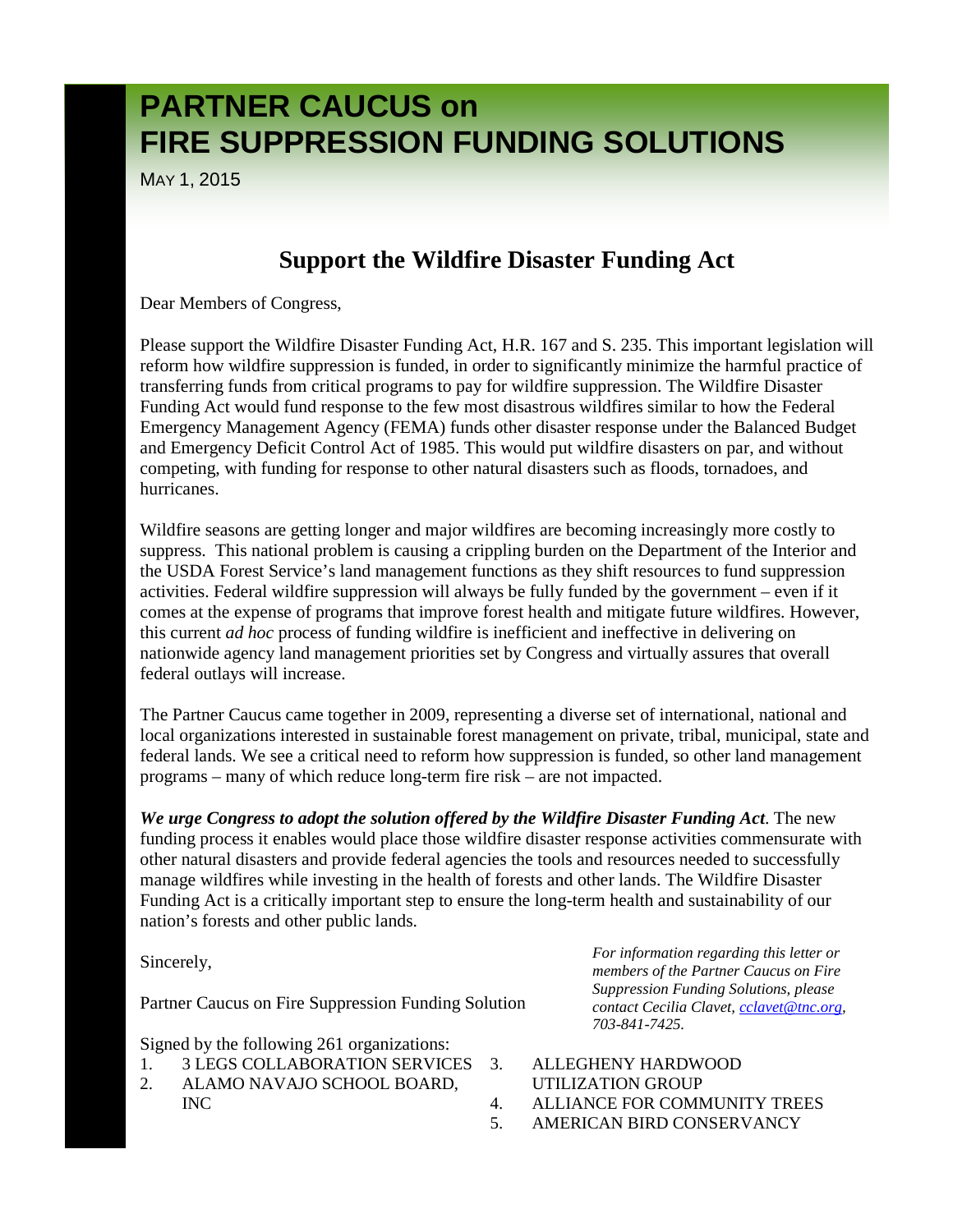MAY 1, 2015

- 6. AMERICAN CANOE ASSOCIATION | CANOE - KAYAK - SUP - RAFT - RESCUE
- 7. AMERICAN FARM BUREAU FEDERATION
- 8. AMERICAN FOREST &PAPER ASSOCIATION
- 9. AMERICAN FOREST FOUNDATION
- 10. AMERICAN FOREST RESOURCE **COUNCIL**
- 11. AMERICAN FORESTS
- 12. AMERICAN HIKING SOCIETY
- 13. AMERICAN YOUTHWORKS
- 14. APPALACHIAN MOUNTAIN CLUB 15. APPLEGATE PARTNERSHIP AND
- WATERSHED COUNCIL
- 16. ARID LAND INNOVATION
- 17. ARIZONA CONSERVATION CORPS
- 18. ARIZONA FIRE CHIEFS ASSOCIATION
- 19. ARIZONA PRESCRIBED FIRE COUNCIL
- 20. ARIZONA WILDLIFE FEDERATION
- 21. ASSOCIATION OF FISH AND WILDLIFE **AGENCIES**
- 22. ASSOCIATION OF NATIONAL GRASSLANDS
- 23. ASSOCIATION OF PARTNERS FOR PUBLIC LANDS
- 24. BACKCOUNTRY HUNTERS &ANGLERS
- 25. BLACK HILLS FOREST RESOURCE ASSOCIATION
- 26. BLACK HILLS REGIONAL MULTIPLE USE COALITION
- 27. BLACK HILLS RESOURCE, CONSERVATION, AND DEVELOPMENT
- 28. BLACK HILLS WOMEN IN TIMBER
- 29. BLUE GOOSE ALLIANCE
- 30. BLUE MOUNTAINS FOREST PARTNERS
- 31. BOULDER COUNTY, CO
- 32. BRL SERVICES INC/BRL LOGGING
- 33. BULL MOOSE SPORTSMEN'S ALLIANCE
- 34. CALIFORNIA DEER ASSOCIATION
- 35. CALIFORNIA FARM BUREAU FEDERATION
- 36. CALIFORNIA FIRE SAFE COUNCIL
- 37. CALIFORNIA FORESTRY ASSOCIATION
- 38. CALIFORNIA SKI INDUSTRY ASSOCIATION
- 39. CALIFORNIA WATERFOWL
- 40. CANYON COUNTRY YOUTH CORPS
- 41. CATCH-A-DREAM FOUNDATION
- 42. CENTER FOR HEIRS' PROPERTY PRESERVATION
- 43. CENTER FOR SUSTAINABLE COMMUNITIES
- 44. CENTRAL OREGON INTERGOVERNMENTAL COUNCIL
- 45. CHOOSE OUTDOORS
- 46. CITY OF ASHLAND, OR
- 47. CITY OF ASPEN, CO
- 48. CITY OF BEND, OR
- 49. CITY OF DURANGO, CO
- 50. CITY OF KETCHUM, ID
- 51. CIVIL WAR TRUST
- 52. CLEAN WATER ACTION
- 53. CLEARWATER RESOURCE COUNCIL
- 54. COLORADO TIMBER INDUSTRY ASSOCIATION
- 55. CONGRESSIONAL SPORTSMEN'S FOUNDATION
- 56. CONSERVATION LEGACY
- 57. CONSERVATION NORTHWEST
- 58. CONSERVATIONCORPS, MN& IA
- 59. CRILEY CONSULTING
- 60. DEFENDERS OF WILDLIFE
- 61. DUCKS UNLIMITED
- 62. EARTHJUSTICE
- 63. EASTERN ARIZONA COUNTIES ORGANIZATION
- 64. ECOSYSTEM WORKFORCE PROGRAM
- 65. EL TESORO RETREAT CENTER
- 66. ELLIOTSVILLE PLANTATION, INC
- 67. ENDANGERED SPECIES COALITION
- 68. ENVIRONMENT AMERICA
- 69. ENVIRONMENTAL AND ENERGY STUDY INSTITUTE
- 70. ENVIRONMENTAL STEWARDS
- 71. ESTRADA COLLABORATIVE RESOURCE MANAGEMENT, LLC
- 72. FEDERAL FOREST RESOURCE **COALITION**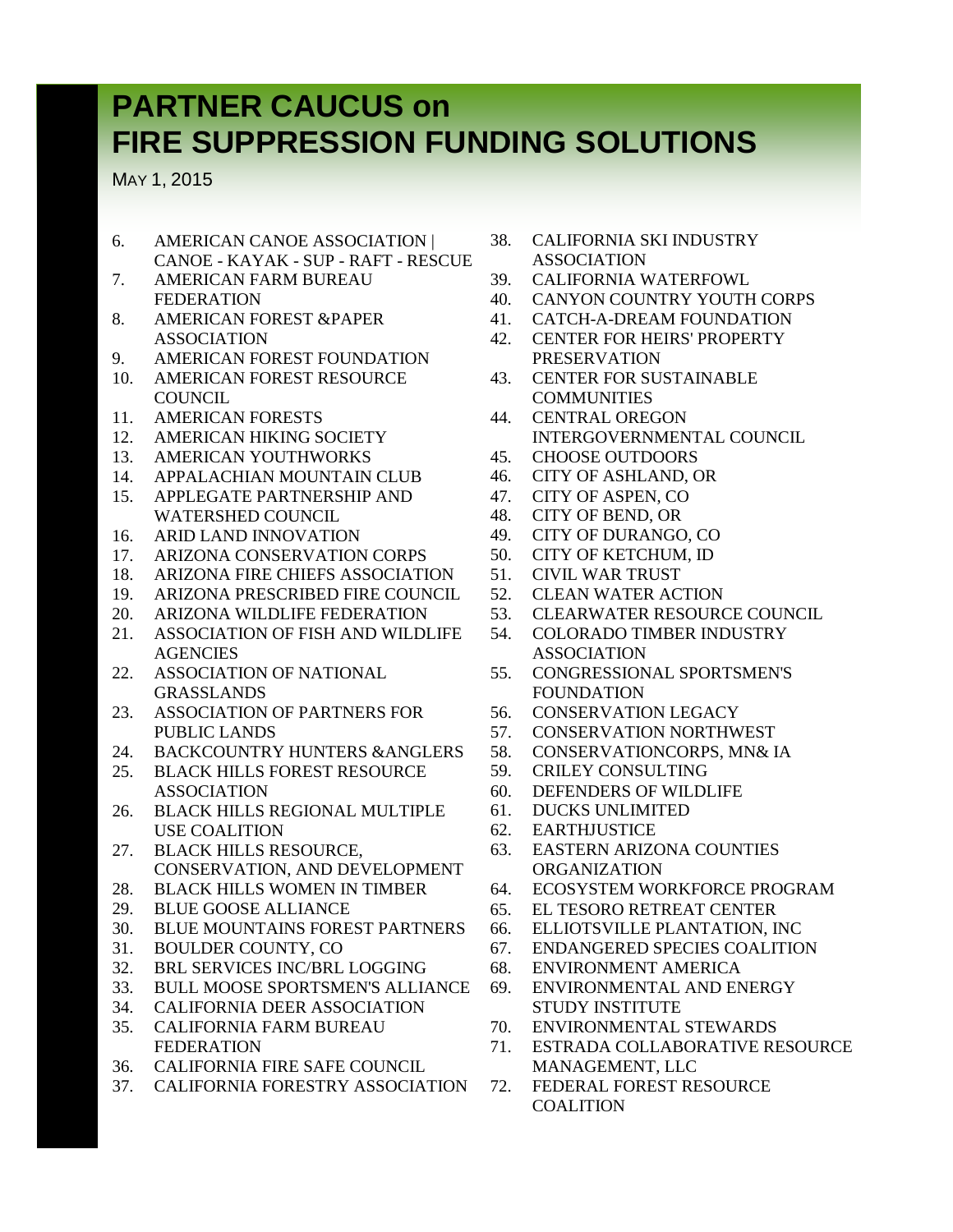MAY 1, 2015

- 73. FIREFIGHTERS UNITED FOR SAFETY, ETHICS, AND ECOLOGY (FUSEE)
- 74. FLAGSTAFF FIRE DEPARTMENT 75. FLATHEAD ECONOMIC POLICY
- **CENTER** 76. FLORIDA FORESTRY ASSOCIATION
- 77. FOOTHILL CONSERVANCY
- 78. FOOTHILLS CONSERVANCY OF NORTH CAROLINA
- 79. FOREST BUSINESS NETWORK
- 80. FOREST COUNTY ECONOMIC DEVELOPMENT PARTNERSHIP
- 81. FOREST ENERGY CORPORATION
- 82. FOREST GUILD
- 83. FOREST HEALTH TASK FORCE
- 84. FOUR FOREST RESTORATION INITIATIVE COLLABORATIVE STAKEHOLDER GROUP (4FRI)
- 85. FOURTH SECTOR STRATEGIES
- 86. FRAMING OUR COMMUNITY, INC
- 87. FRIENDS OF THE COLUMBIA GORGE
- 88. FRIENDS OF THE URBAN FOREST
- 89. FRONT RANGE ROUNDTABLE
- 90. FUTURE FOREST, LLC
- 91. GILA TREE THINNERS
- 92. GILA WOODNET
- 93. GLOBAL PARKS
- 94. GRASSROOTS OUTDOOR ALLIANCE
- 95. GREAT LAKES TIMBER PROFESSIONALS ASSOCIATION
- 96. GREAT OLD BROADS FOR WILDERNESS
- 97. GREATER FLAGSTAFF FORESTS PARTNERSHIP
- 98. GREATER YELLOWSTONE COALITION
- 99. HARDWOOD FEDERATION
- 100. HAWKS ALOFT, INC
- 101. IDAHO CONSERVATION LEAGUE
- 102. IDAHO FOREST GROUP
- 103. IDAHO FOREST OWNERS ASSOCIATION
- 104. IDAHO POWER COMPANY
- 105. ILLINOIS FIREFIGHTER ASSOCIATION
- 106. INDIANA FORESTRY & WOODLAND OWNERS ASSOCIATION
- 107. INTERMOUNTAIN FOREST ASSOCIATION
- 108. INTERMOUNTAIN ROUNDWOOD ASSOCIATION
- 109. INTERNATIONAL ASSOCIATION OF FIRE FIGHTERS
- 110. INTERNATIONAL ASSOCIATION OF WILDLAND FIRE
- 111. INTERNATIONAL MOUNTAIN BICYCLING ASSOCIATION
- 112. INTERTRIBAL TIMBER COUNCIL
- 113. JARA LANDWORKS
- 114. KHII RADIO
- 115. LAND TRUST FOR THE LITTLE **TENNESSEE**
- 116. LAKE COUNTY RESOURCES INITIATIVE
- 117. LEMHI COUNTY
- 118. LITTLE COLORADO RIVER PLATEAU RC&D
- 119. LOMAKATSI RESTORATION PROJECT
- 120. LOS PADRES FORESTWATCH
- 121. LOUISIANA FORESTRY ASSOCIATION
- 122. MAINE AUDUBON
- 123. MAINLAND PLANNING, INC
- 124. MASS AUDUBON
- 125. MASSACHUSETTS ASSOCIATION OF CONSERVATION COMMISSIONS
- 126. MASSACHUSETTS LAND TRUST COALITION
- 127. MASSACHUSETTS RESIDENT
- 128. MASTERS OF FOXHOUNDS ASSOCIATION
- 129. MCCUTCHANVILLE VOLUNTEER FIRE DEPT
- 130. MID KLAMATH WATERSHED COUNCIL
- 131. MONTANA CONSERVATION CORPS
- 132. MONTANA WILDERNESS ASSOCIATION
- 133. MONTANA WOOD PRODUCTS ASSOCIATION
- 134. MOTTEK CONSULTING
- 135. MOUNTAIN STATES LUMBER AND BUILDING MATERIAL DEALERS ASSOCIATION
- 136. MT ADAMS RESOURCE STEWARDS
- 137. MT TAYLOR MACHINE, LLC
- 138. MULE DEER FOUNDATION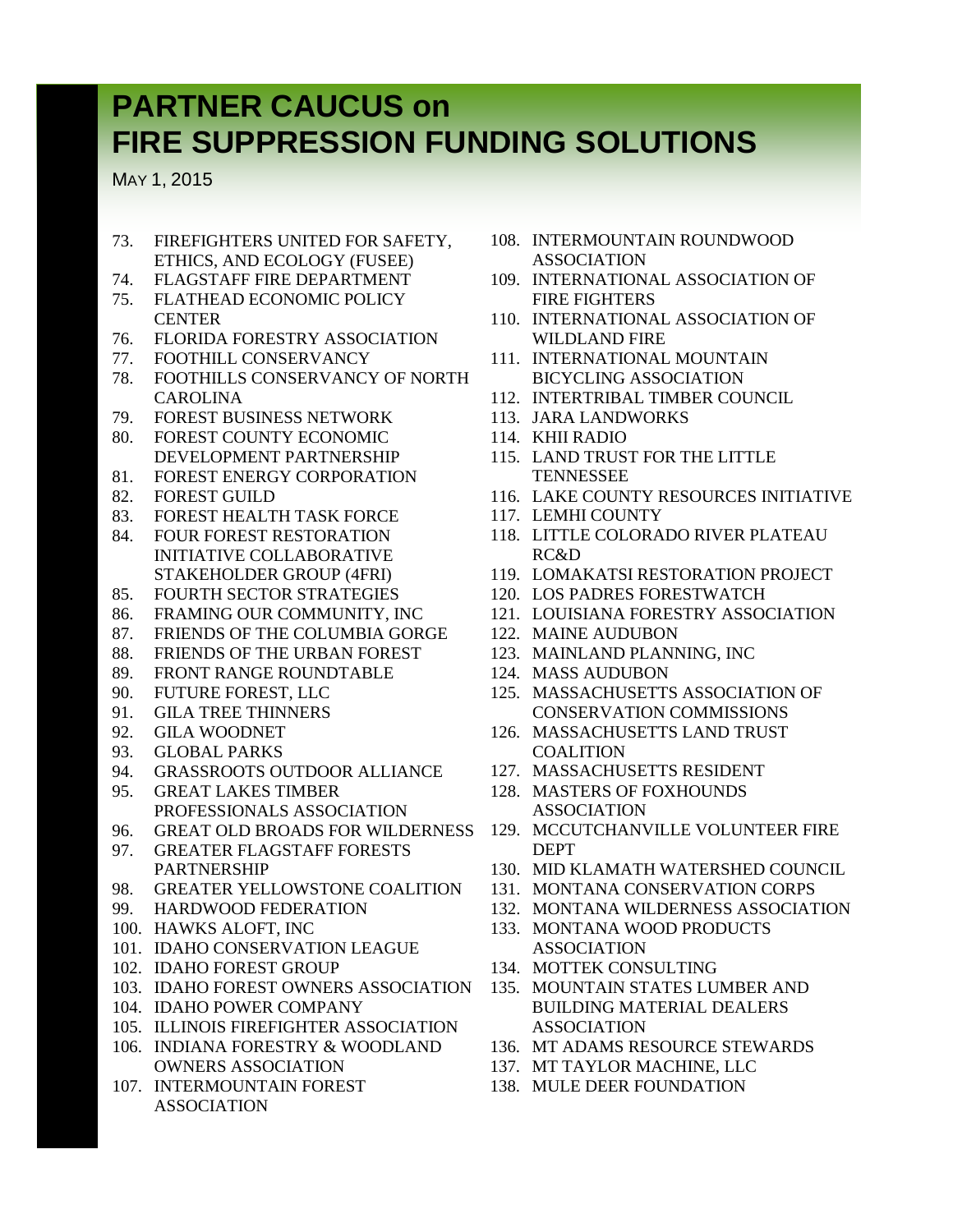MAY 1, 2015

- 139. NATIONAL ALLIANCE OF FOREST **OWNERS**
- 140. NATIONAL ASSOCIATION OF CONSERVATION DISTRICTS
- 141. NATIONAL ASSOCIATION OF FOREST SERVICE RETIREES
- 142. NATIONAL ASSOCIATION OF STATE FORESTERS
- 143. NATIONAL ASSOCIATION OF UNIVERSITY FOREST RESOURCES PROGRAMS
- 144. NATIONAL CATTLEMEN'S BEEF ASSOCIATION
- 145. NATIONAL FEDERATION OF FEDERAL EMPLOYEES
- 146. NATIONAL FOREST HOMEOWNERS
- 147. NATIONAL NETWORK OF FOREST PRACTITIONERS
- 148. NATIONAL PARKS CONSERVATION ASSOCIATION
- 149. NATIONAL RIFLE ASSOCIATION
- 150. NATIONAL SKI AREAS ASSOCIATION
- 151. NATIONAL TRUST FOR HISTORIC PRESERVATION
- 152. NATIONAL VOLUNTEER FIRE COUNCIL
- 153. NATIONAL WILD TURKEY FEDERATION
- 154. NATIONAL WILDFIRE INSTITUTE
- 155. NATIONAL WILDLIFE FEDERATION
- 156. NATIONAL WILDLIFE REFUGE ASSOCIATION
- 157. NATIONAL WOODLAND OWNERS
- 158. NEVADA CONSERVATION CORPS
- 159. NEW MEXICO FOREST INDUSTRY ASSOCIATION
- 160. NEW MEXICO PRESCRIBED FIRE **COUNCIL**
- 161. NEW MEXICO STATE LAND OFFICE
- 162. NORTHBROOK PUBLIC WORKS
- 163. NORTHERN ARIZONA WOOD PRODUCTS ASSCOCIATION
- 164. NORTHERN FOREST CENTER
- 165. NORTHWEST CONNECTIONS
- 166. NORTHWEST FOREST WORKER **CENTER**
- 167. NORTHWEST YOUTH CORPS
- 168. OHIO FORESTRY ASSOCIATION
- 169. OUTDOOR ALLIANCE
- 170. OUTDOOR INDUSTRY ASSOCIATION
- 171. PARK CITY, UT
- 172. PARTNERSHIP FOR RURAL AMERICA
- 173. PARTNERSHIP FOR THE NATIONAL TRAILS SYSTEM
- 174. PHEASANTS FOREVER/QUAILS FOREVER
- 175. PINCHOT INSTITUTE FOR **CONSERVATION**
- 176. POPE AND YOUNG CLUB
- 177. PUBLIC LANDS COUNCIL
- 178. PUBLIC LANDS FOUNDATION
- 179. PUBLIC LANDS SERVICE COALITION
- 180. QUAIL AND UPLAND WILDLIFE FEDERATION
- 181. QUALITY DEER MANAGEMENT ASSOCIATION
- 182. RECREATION EQUIPMENT INC (REI)
- 183. RENSSELAER PLATEAU ALLIANCE
- 184. RESOURCE MANAGEMENT SERVICE, LLC
- 185. RESTORATION TECHNOLOGIES
- 186. ROCKY MOUNTAIN ELK FOUNDATION
- 187. ROCKY MOUNTAIN TREE-RING RESEARCH
- 188. ROCKY MOUNTAIN YOUTH CORPS
- 189. RUFFED GROUSE SOCIETY
- 190. RURAL COUNTY REPRESENTATIVES OF CALIFORNIA
- 191. SAFARI CLUB INTERNATIONAL
- 192. SALMON VALLEY STEWARDSHIP
- 193. SAN JUAN FOREST HEALTH PARTNERSHIP
- 194. SAN JUAN WOODY-INVASIVES INITIATIVE
- 195. SCOTT VALLEY COALITION OF FIRE SAFE COUNCILS
- 196. SIERRA CLUB
- 197. SIERRA FOREST LEGACY
- 198. SIUSLAW INSTITUTE
- 199. SOCIETY OF AMERICAN FORESTERS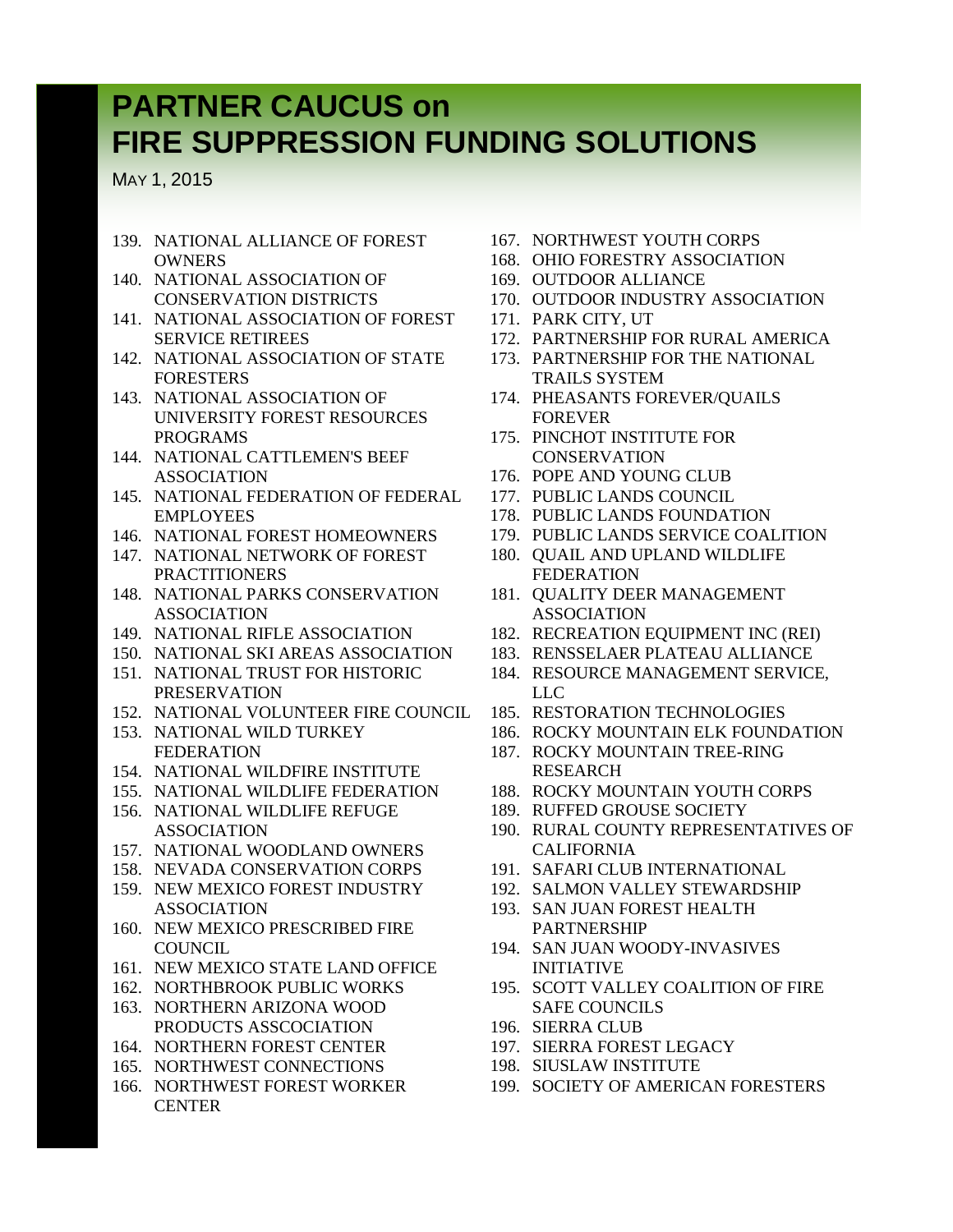MAY 1, 2015

- 200. SOUTH CAROLINA FORESTRY ASSOCIATION
- 201. SOUTH CAROLINA WILDLIFE FEDERATION
- 202. SOUTH CENTRAL WASHINGTON RESOURCE CONSERVATION AND DEVELOPMENT COUNCIL
- 203. SOUTH DAKOTA ATV/UTV ASSOCIATION
- 204. SOUTH DAKOTA CAMPGROUND OWNERS ASSOCIATION
- 205. SOUTH DAKOTA FAMILY FORESTS
- 206. SOUTHEAST YOUTH CORPS
- 207. SOUTHERN ENVIRONMENTAL LAW **CENTER**
- 208. SOUTHERN OREGON CLIMATE ACTION NOW
- 209. SOUTHERN OREGON FOREST RESTORATION COLLABORATIVE
- 210. SOUTHERN OREGON TIMBER INDUSTRIES ASSOCIATION
- 211. SOUTHERN UTAH WILDERNESS ALLIANCE
- 212. SOUTHWEST CONSERVATION CORPS
- 213. SOUTHWEST FORESTS SUSTAINABLE PARTNERSHIP
- 214. SPATIAL INTEREST, LLC
- 215. SPEARFISH (SD) LIVESTOCK ASSOCIATION
- 216. SUSTAINABLE NORTHWEST
- 217. SWAN ECOSYSTEM CENTER
- 218. TAHOE REGIONAL PLANNING AGENCY
- 219. TAOS COUNTY ECONOMIC DEVELOPMENT CORPORATION
- 220. TELLER COUNTY HOME BUILDERS ASSOCIATION
- 221. TEXAS FORESTRY ASSOCIATION
- 222. THE CONSERVATION FUND
- 223. THE CORPS NETWORK
- 224. THE GEORGIA CONSERVANCY
- 225. THE NATIONAL ASSOCIATION OF RV PARKS AND CAMPGROUNDS
- 226. THE NATURE CONSERVANCY
- 227. THE TRUST FOR PUBLIC LAND
- 228. THE WILDERNESS SOCIETY
- 229. THE WILDLIFE SOCIETY
- 230. THEODORE ROOSEVELT CONSERVATION PARTNERSHIP
- 231. TIERRA Y MONTES SWCD
- 232. TOWN OF LAONA, FOREST COUNTY, WI
- 233. TOWN OF VAIL, CO
- 234. TREAD LIGHTLY!
- 235. TREE MUSKETEERS
- 236. TRIBAL ENVIRONMENTAL POLICY **CENTER**
- 237. TROUT UNLIMITED
- 238. TWIN WILLOWS RANCH
- 239. UPSTATE FOREVER
- 240. UTE MOUNTAINEER
- 241. VAIL RESORTS
- 242. VERMONT WOODLANDS ASSOCIATION
- 243. VILLAGE RECONSTRUCTION AND DEVELOPMENT PROJECT
- 244. VIRGINIA FOREST PRODUCTS ASSOCIATION
- 245. VIRGINIA FORESTRY ASSOCIATION
- 246. WALLOWA RESOURCES
- 247. WASHINGTON STATE FIRE FIGHTERS' ASSOCIATION
- 248. WASHINGTON WILDLIFE AND RECREATION COALITION
- 249. WATERSHED RESEARCH &TRAINING **CENTER**
- 250. WEST RANGE RECLAMATION, LLC
- 251. WESTERN ENVIRONMENTAL LAW **CENTER**
- 252. WILD SOUTH
- 253. WILDEARTH GUARDIANS
- 254. WILDLIFE FOREVER
- 255. WINTER WILDLANDS ALLIANCE
- 256. WISCONSIN OFF-ROAD VEHICLE PARK, INC
- 257. WISCONSIN WOODLAND OWNERS ASSOCIATION INC
- 258. WYOMING MINING ASSOCIATION
- 259. WYOMING STOCK GROWERS ASSOCIATION
- 260. YORK LAND TRUST
- 261. ZUNI MOUNTAIN FOREST COLLABORATIVE